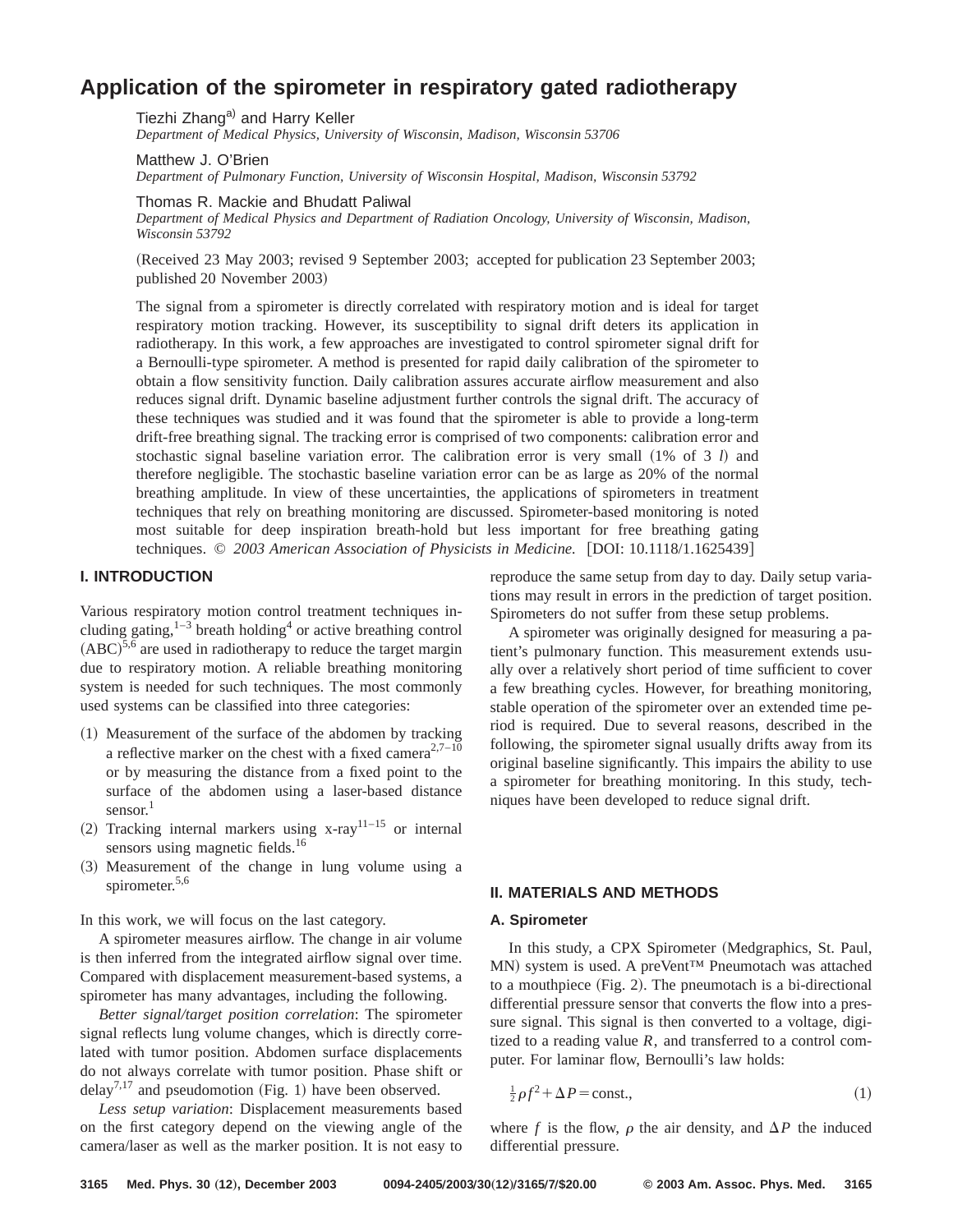

FIG. 1. Abdomen surface displacement measurement using laser-based displacement sensor during breath hold treatment. Pseudomotion happens during breath-hold due to relaxation of the abdominal muscles.

Under the assumption of the validity of Bernoulli's law the spirometer reading *R*, which is proportional to  $\Delta P$ , is proportional to the square of the flow, such that it can be written as

$$
R = k \cdot f^2 \quad \text{or} \quad f = \sqrt{\frac{R}{k}},\tag{2}
$$

where *k* is a constant. For an ideal laminar flow situation and linear pressure response sensor, spirometers based on Ber-



FIG. 2. The spirometer-based respiratory motion monitoring system. Video glasses are used to display the computer screen to the patient.

noulli's principle, flow is expected to be proportional to  $R^{1/2}$ . In other words, such spirometers are much less sensitive to low flows than to high flows.

#### **B. Sources of air signal drift**

Drifts in the measured air volume originate from flow measurement errors. An uncertainty  $\Delta f$  caused by an uncertainty  $\Delta R$  in the reading leads to an uncertainty in the measured volume  $\Delta V$ ,

$$
V + \Delta V = \int (f + \Delta f) \times dt,
$$
 (3)

where  $V$  and  $f$  are the actual air volume and flow, respectively,  $\Delta V$  and  $\Delta f$  are the uncertainties, and *dt* is the time interval between two measurements or the sampling interval. In general,  $\Delta f$  can be written as the sum of a systematic and a zero-mean random component. Any systematic component of  $\Delta f$  causes an increase or decrease of the volume signal. For a periodic breathing pattern,  $\Delta V = \int \Delta f \times dt$  is approximately constant for every cycle, thereby increasing the drift linearly with time.

The main components of the signal drift are flow sensitivity calibration error and an imperfect manual zero-flow adjustment. The first component is due to a nonlinear pressure sensor response and nonideal laminar flow, such that the spirometer response does not satisfy Eq.  $(2)$  exactly (see Sec.  $\rm{IIC}$ ). The second component causes a signal drift during long term operation that can be accounted for with appropriate flow baseline adjustments (see Secs. II D–II F).

Other components of signal drift are due to air turbulence, air leakage, internal pressure sensor variations, etc. Air turbulence is strongly dependent on how the airflow is channeled between mouth and spirometer. It was noted that a mouthpiece such as the one shown in Fig. 2 caused much less drift than a face mask. To further reduce air turbulence, additional filters may be added to both ends of the pneumotach. Air leakage can be prevented by carefully examining the patient connection. In a controlled environment (constant temperature, etc.) it can be assumed that the pressure sensor variations are random in nature and are therefore canceled out in the integral.

## **C. Flow sensitivity calibration**

To calibrate the spirometer a 3 *l* calibration syringe (Medgraphics Corp, St. Paul, MN) was used. The mouthpiece with pneumotach was attached to the syringe. To take account of nonideal situations and also make this method valid for other types of spirometer, we assume Eq.  $(2)$  is not operative. Flow sensitivity calibration includes two steps: flow sensitivity function estimation and daily parameters update. Flow sensitivity function estimation finds the form of the flow sensitivity function and only needs to be done once, while daily parameters update is to obtain accurate parameters in flow sensitivity empirical function and in principle needs to be done before every operation.

*Flow sensitivity function estimation*: Airflow can be written as a function of the measurement reading as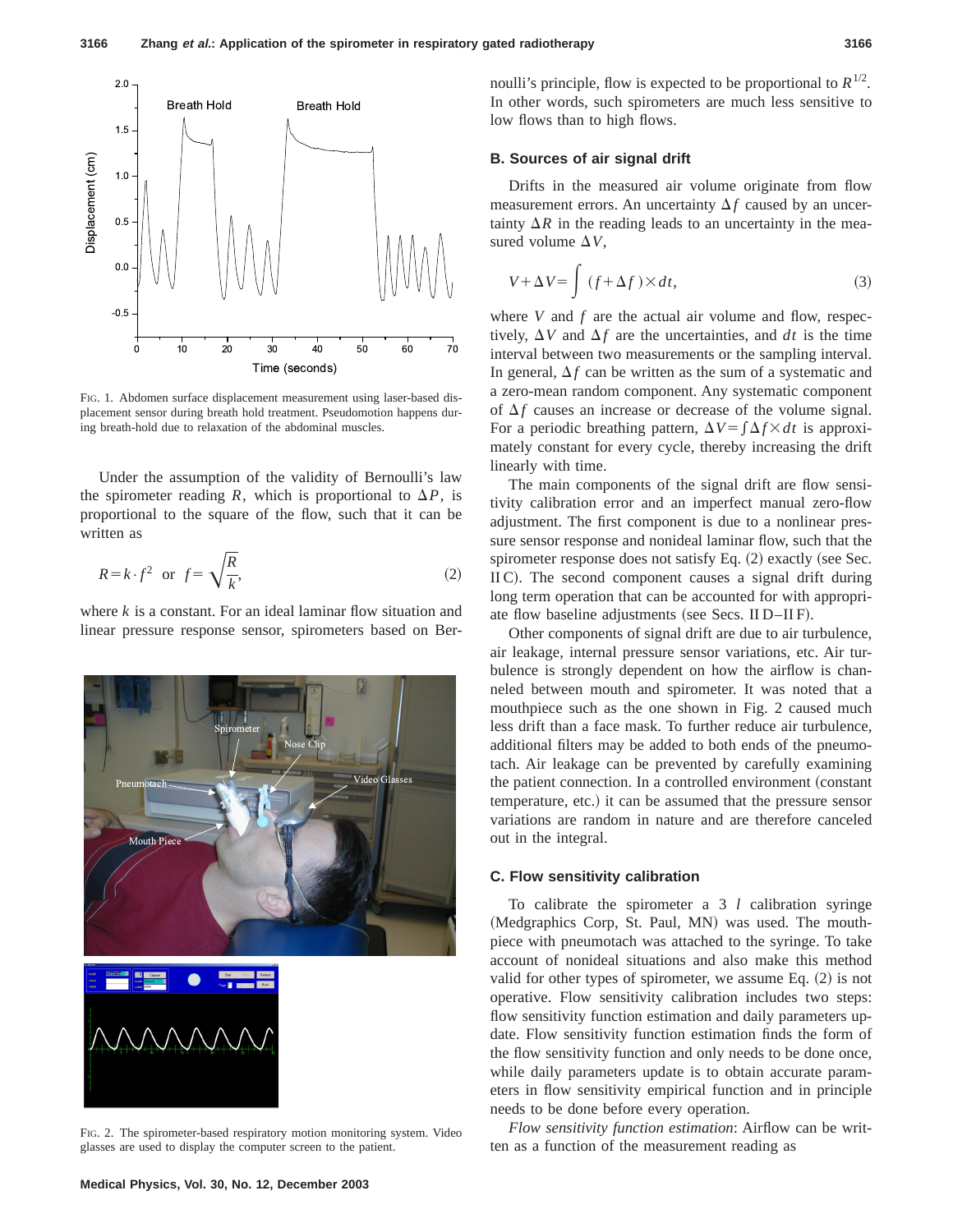$$
f = C(R) \times R. \tag{4}
$$

The air volume pressed out or taken in for each push or pull of the piston, respectively, was 3 *l*. For each piston operation, we obtained

*N*

$$
\sum_{i}^{N} C(R_i)R_i\Delta t = \pm 3 l,\tag{5}
$$

where the proportional constant  $C(R_i)$  are the unknowns and are a function of flow. Each piston operation gives one equation. Theoretically, as many equations as the number of reading samples are needed to solve for  $C(R_i)$ . To reduce the number of equations needed, the flow sensitivity function is split into *n* different domains with  $C(R) = C_m$  for  $R_m \le R$  $\le R_{m+1}$  (*m*=1, ...,*n*). Operating the piston (either push or pull) then results in an equation for the unknown levels  $C_m$ :

$$
\sum_{i}^{N} C(R_{i})R_{i}\Delta t \approx \sum_{m=1}^{n} C_{m} \sum_{i=1}^{k_{m}} R_{i}\Delta t
$$

$$
\approx \sum_{m=1}^{n} k_{m} C_{m} \overline{R}_{m} \Delta t = \pm 3 \quad l,
$$
 (6)

where *N* is the number of reading samples during one syringe operation, and  $k_m$  is the number of readings in the *m*th domain. As the number of levels *n* is usually much smaller than the number of readings  $N$ , the number of instances  $k_m$ of *Cm* is much larger than 1. This justifies the use of the mean reading  $\bar{R}_m$  in Eq. (6). If at least *n* syringe operations are performed the linear system of equations can be solved for the unknown  $C_m$ .

The resulting set of values  $C_m$  provides an approximate solution only and is not good enough to be used directly. Nevertheless, this approach is useful in finding an empirical closed-form expression for  $C(R)$  using the values  $C_m$  as approximate initial values.

We found a simple empirical function of the form

$$
C(R) = a \times R^b \tag{7}
$$

implemented for this ''Bernoulli-type'' spirometer. The two unknowns *a* and *b* now replace the *n* unknowns  $C_m$  in Eq. ~6!. A daily calibration procedure is able to determine the parameters *a* and *b* with only a few syringe operations.

*Daily update of the parameters*: The *a* and *b* obtained from flow sensitivity function estimation are not accurate enough. Also because of measurement condition changes, *a* and *b* need to be updated frequently. After *s* syringe operations the unknowns *a* and *b* for positive and negative flow can be solved by minimizing the residue *r* defined by

$$
r = \sum_{j=1}^{s} \left( \left| \sum_{i=1}^{N_j} a R_i^{b+1} \Delta t \right| - 3 \right) l. \tag{8}
$$

The variables  $N_i$  are the number of readings during a single syringe operation. A Nelder-Mead unconstrained optimization method, implemented in MATLAB, was used. Minimizing the absolute difference to the total syringe volume guarantees the minimization of random fluctuations during calibration. Separate optimizations have to be performed for positive and negative flow readings. The quality of the calibration procedure was tested for several simulated breathing patterns with the syringe.

#### **D. Dynamic volume baseline adjustment**

Many studies show that the exhale phase of normal breathing is the most reproducible phase.<sup>14,18</sup> It is rational to choose this phase as the signal baseline. When a patient performs normal breathing, the minima of the breathing curve are recorded. However, due to irregular breathing, the minima of the breathing curve may not always be in a fully relaxed expiration. These irregular minima disturb the estimation of the baseline. Using the RANSAC (Random Sample Consensus) algorithm, $^{19}$  the irregular minimum points of the volume curve are screened out. Assuming that among *n* minimum points, there are at least  $m$  ( $m < n$ ) "good" points (fully relaxed expiration), the RANSAC algorithm selects randomly *m* out of *n* samples, calculates the standard deviation of the *m* samples, and only accepts these if the standard deviation is smaller than a given threshold.  $\Delta B$  is then the mean of these *m* samples. In our software,  $n=5$  and  $m=3$  were used. Dynamic volume baseline adjustment corrects the volume signal by the magnitude of  $\Delta B$ after every *n* breathing cycles.

### **E. Dynamic flow baseline adjustment**

Even with careful manual adjustment, there is still a residual reading left in the case of zero flow. This residual reading also tends to change during the operation period. We noticed that this can be improved by subtracting a flow correction  $\Delta R_{res}$  directly from the reading. The dynamic flow baseline adjustment is performed after every dynamic volume baseline adjustment,

$$
\Delta R_{\rm res}(k+1) = \Delta R_{\rm res}(k) + c \times \Delta B(k),\tag{9}
$$

where  $\Delta R_{\text{res}}$  is the residual needed to be subtracted from the reading *R*, *c* is a constant that incorporates the change in units from volume to flow, and  $\Delta B$  is the baseline adjustment returned by the RANSAC algorithm.  $\Delta R_{res}$  is updated after every volume baseline adjustment and *k* is the update index number. Residual  $\Delta R_{\text{res}}$  converges to a fixed value after a few iterations. The convergence rate is controlled by the value of *c*.

#### **F. Zero-flow noise suppression**

For this specific spirometer, a manual flow baseline adjustment at the beginning of the operation based on a potentiometer is intended to set the reading to zero when there is no flow. However, due to electronic noise, the signal fluctuates around zero. From the empirical equation  $(7)$  it is clear that low flow signals require a large multiplicative gain, therefore the electronic noise will be amplified after correction with the flow sensitivity function. We solved this problem by forcing the readings  $R_i$  equal to zero when they are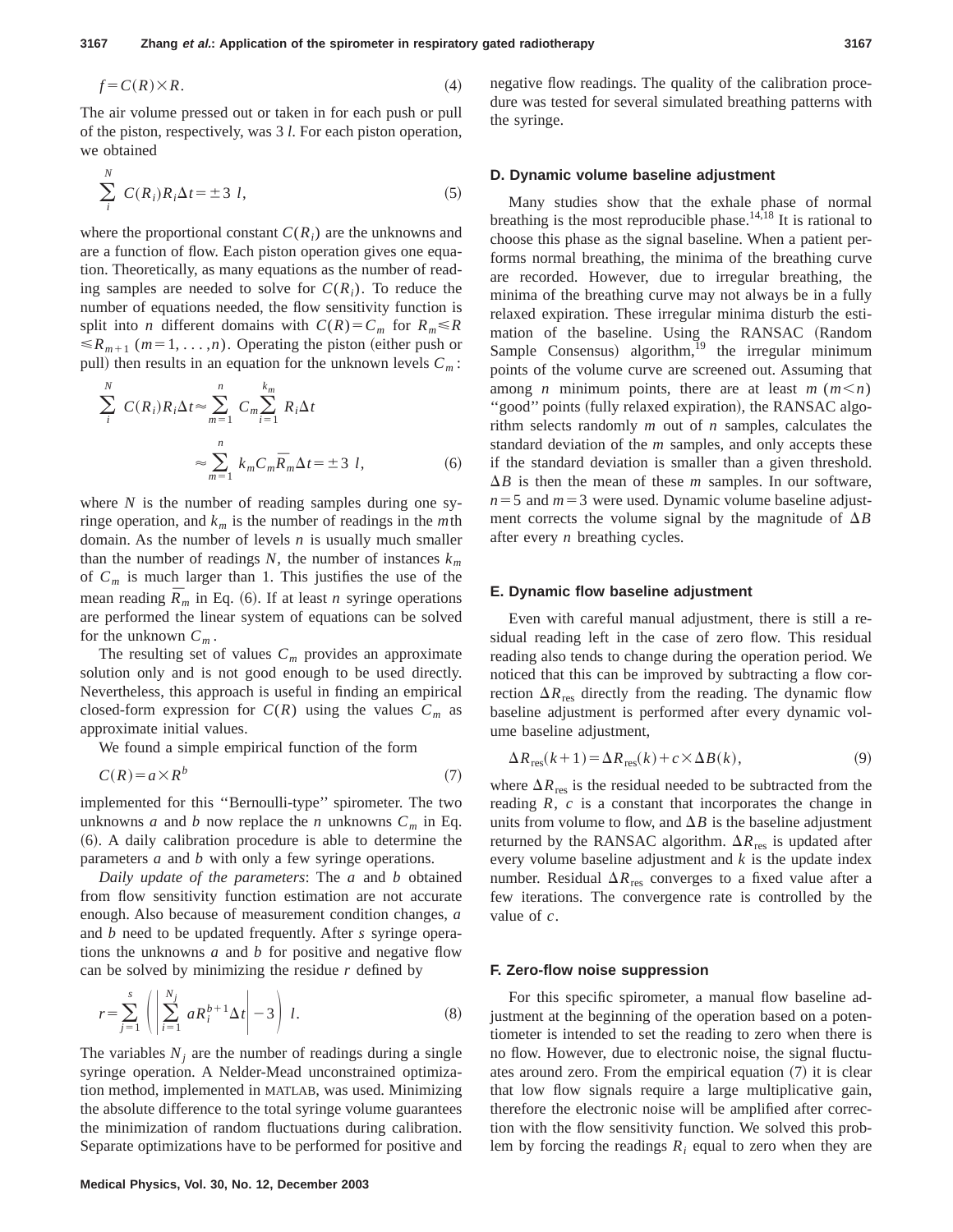

FIG. 3. Flow sensitivity function estimation for the spirometer. The five values of  $C_m$  in Eq.  $(6)$  for positive and negative flow are plotted as stars and triangles, respectively.

smaller than a specified threshold, usually 2 to 5 digital units. In practice, this correction is only important during breath hold.

## **III. RESULTS**

To establish the form of the empirical closed-form equation, a sufficient number of initial values  $C_m$  of the function  $C(R)$  were generated. Ten syringe operations were performed. Consequently, the range of readings *R* was binned into ten domains, five for positive flow and five for negative flow.  $C_m$  was obtained by solving the linear equations  $(6)$ .

The parameters *a* and *b* were then determined by least square fitting of the  $C_m$  (Fig. 3). From the figure, it can be seen that the  $C_m$  can be fitted well by Eq. (7). Using  $s=4$ syringe operations for both negative and positive flow, Fig. 4 shows the volume readings for the syringe operations before



FIG. 4. Flow sensitivity function parameters calibration using 3 *l* calibration syringe. Before calibration, the spirometer signal was not able to reach  $\pm 3$ for different flow rate. The test syringe operation after calibration shows the spirometer is able to measure air volume accurately.



FIG. 5. Simulated breathing motion with the calibration syringe. Several ''check points'' show that the drift is very small after flow sensitivity calibration.

and after the calibration procedure. Before calibration, the reading is converted to a volume signal using the last stored values of *a* and *b* from a previous calibration. It is clearly seen that this old parameter set is not valid anymore for the current calibration. After optimization, a new set of *a* and *b* parameters are obtained. Figure 4 also shows the measured volume for eight test operations with the syringe using the new parameters *a* and *b* from the calibration. For all chosen flow rates, the final volumes were all close to 3 *l* with a variation within 1%. The mean values of *a* and *b* for repeated calibration procedures were 0.084 and  $-0.493$ , respectively.

The fact that *b* is very close to  $-0.5$  indicates that the spirometer behaves almost ideally according to Bernoulli's law. This means that the air turbulence caused by the syringe and the attached mouthpiece is small. Daily calibration can be done in under 1 min.

The quality of the calibrated parameter set was again tested by simulating free breathing patterns with the pneumotach attached to the syringe. This way, the volume signal can be forced through well-defined control points like *V*  $=0$  for a fully pushed in piston or  $V=3 l$  for fully retracted piston. Figure 5 shows such a simulated free breathing curve. Dynamic volume baseline and flow baseline adjustments were disabled in this test. After 1 min, a control point of *V*  $=0$  was chosen for which the signal reading was  $-0.01$  *l*. Consequently, flow sensitivity calibration alone is able to effectively reduce the signal drift.

Figure 6 shows the performance of the dynamic baseline adjustment for a spirometer measurement of a free-breathing pattern of a patient. With  $c=5$  in Eq. (9) and  $m=3$ , and *n*  $=$  5 in the RANSAC algorithm the dynamic flow baseline and volume baseline adjustments became stable after about 50 s. Mostly due to the patient's random breathing variation, the air volume baseline fluctuated within a range of about 0.1 *l*.

In our institution, the spirometer is used for deep inspiration breath-hold lung cancer treatments. So far, all patients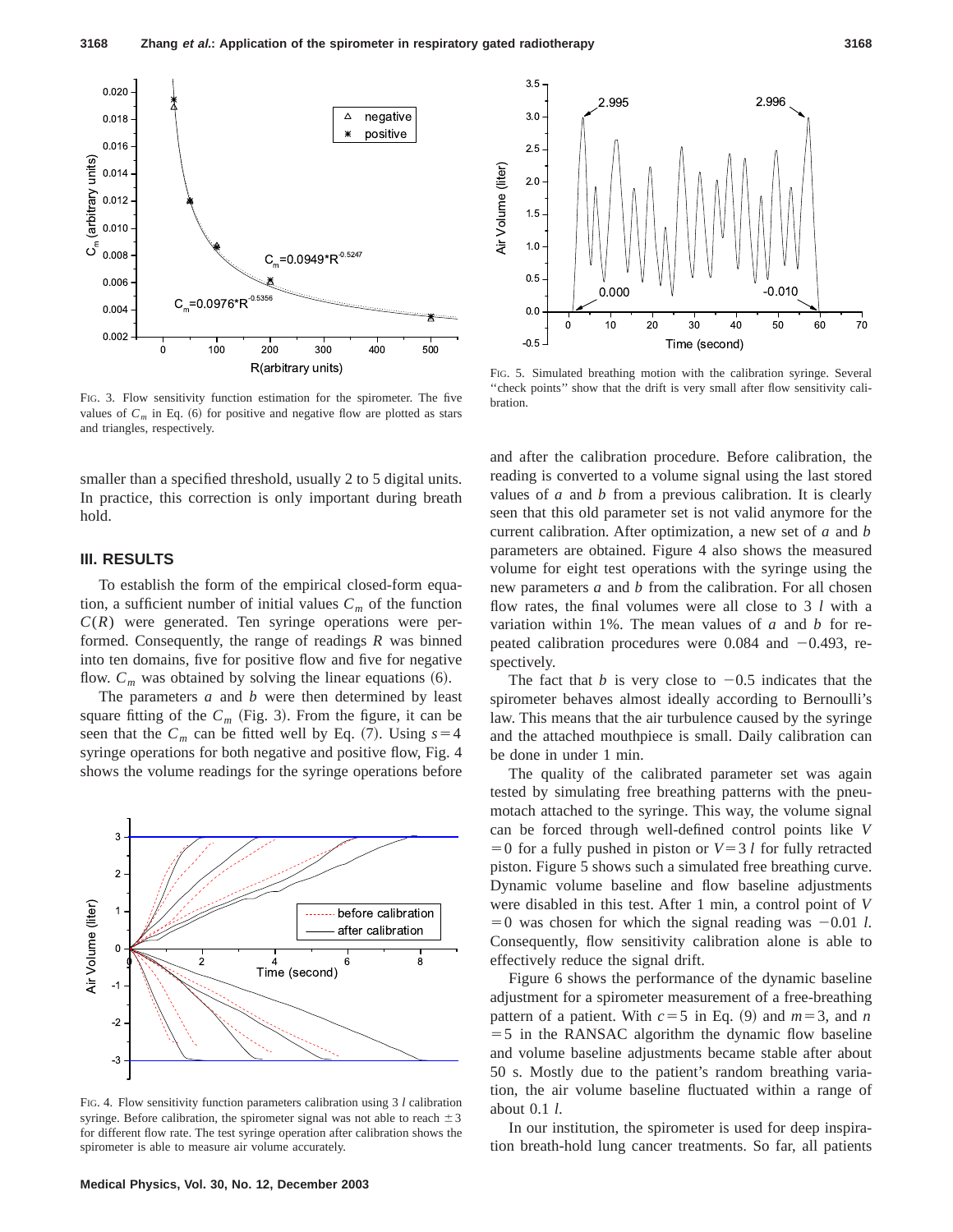

FIG. 6. Flow and volume baseline adjustments with  $c=5$  in Eq. (9). Baseline adjustments become stable within 1 min. The air volume baseline variation is within 0.1 *l*, which is about 20% of normal breathing signal amplitude.

were able to tolerate the mouth piece. To guide the patient to hold breath at the same level, video glasses (Olympus FMD-250W) were used to display the breathing curve and the target level to the patient. As an example, Fig. 7 shows a patient's breathing curve before, during, and after a breath hold. Figure 7 shows that the baseline adjustments work well during the free-breathing period. The patient is usually asked to breath out forcefully before the breath hold. RANSAC is immune against the one dip before breath-hold.

## **IV. DISCUSSION**

In this work, several approaches were investigated to reduce the drift inherent in commercial spirometers. It was found that flow sensitivity calibration plays the most important role. It assures that the spirometer produces accurate air volume measurements and that it also reduces signal drift. Dynamic volume and flow baseline adjustments further control the drift. This study was performed on a Bernoulli-type



FIG. 7. Patient's breathing curve during DIBH treatment. Dynamic air volume and flow baseline adjustment further control the signal drift. Abnormal minima due to patient's irregular breathing are screened out by RANSAC algorithm.

spirometer. Other spirometer types may use different types of sensors to measure airflow, and therefore require a different empirical function  $C(R)$ . Hence, Eq.  $(7)$  may not hold for spirometers which measure airflow not based on Bernoulli's principle. However, a very general method to calibrate flow sensitivity has been described in this work. The steps described in Sec. II C do not depend on the particular form of the fitting function for which Eq.  $(7)$  is just an example for a Bernoulli-type spirometer.

Reverting to the Bernoulli-type spirometer described in this study and its fitting function  $(7)$  it is clear that at least two piston operations are needed to determine the two unknown parameters. Theoretically, a larger number of piston operations reduce the calibration error. However, Eq.  $(7)$  may not be adequate to cover the entire range of flow readings. If this is the case, then, during calibration, it must be assured that the flow values cover the entire range evenly. For this particular spirometer, the readings  $R_i$  are in the range of  $-60$ to  $+60$  digital units during free breathing of a normal healthy person. By our experience, operating the pneumotach with the syringe tends to yield higher signal values (larger than 100 digital units) because it is not easy to pull or push the syringe slowly. However, because we found that this particular spirometer can be well characterized by Eq.  $(7)$ , this is not a serious drawback.

Spirometer signal drift is well controlled with our calibration and stabilization techniques. A stable signal can be used for gating during free breathing or breath-hold treatment. There are two major components of errors using a spirometer as a target motion tracking system—calibration error and stochastic baseline variation error. The first is due to inaccuracies of the fit of the flow sensitivity function whereas the second is due to the imperfect estimation of the true baseline. After baseline adjustment the calibration error increases with signal amplitude but is generally very small (less than  $1\%$ ). The stochastic baseline variation error is mostly due to patient's breathing variation. This error can be quite large ~0.1 *l* corresponds to about 20% of the normal breathing amplitude for an average patient). Averaging over more breathing cycles may reduce this error. However, the baseline adjustments must be done in a short period of time to control the drift. In our case, baseline adjustments were performed every five breathing cycles, corresponding to a time of about 15–20s.

The minima in patient's irregular breathing may not always represent fully relaxed expiration (e.g., the one breathing phase just before the breath-hold in Fig.  $7$ ). To exclude the abnormal minima from baseline determination, a RANSAC algorithm is used since it is more efficient in selecting good samples than an exhaustive computation of all the possible combinations.

In order to discuss the applicability of a spirometer to the different gating techniques and its comparison to surface displacement measurement methods we should differentiate between free-breathing gating techniques and breath-hold gating techniques. The former should also be divided into amplitude-gated and phase-gated free-breathing techniques.

*Amplitude-gated free breathing*: The results of this work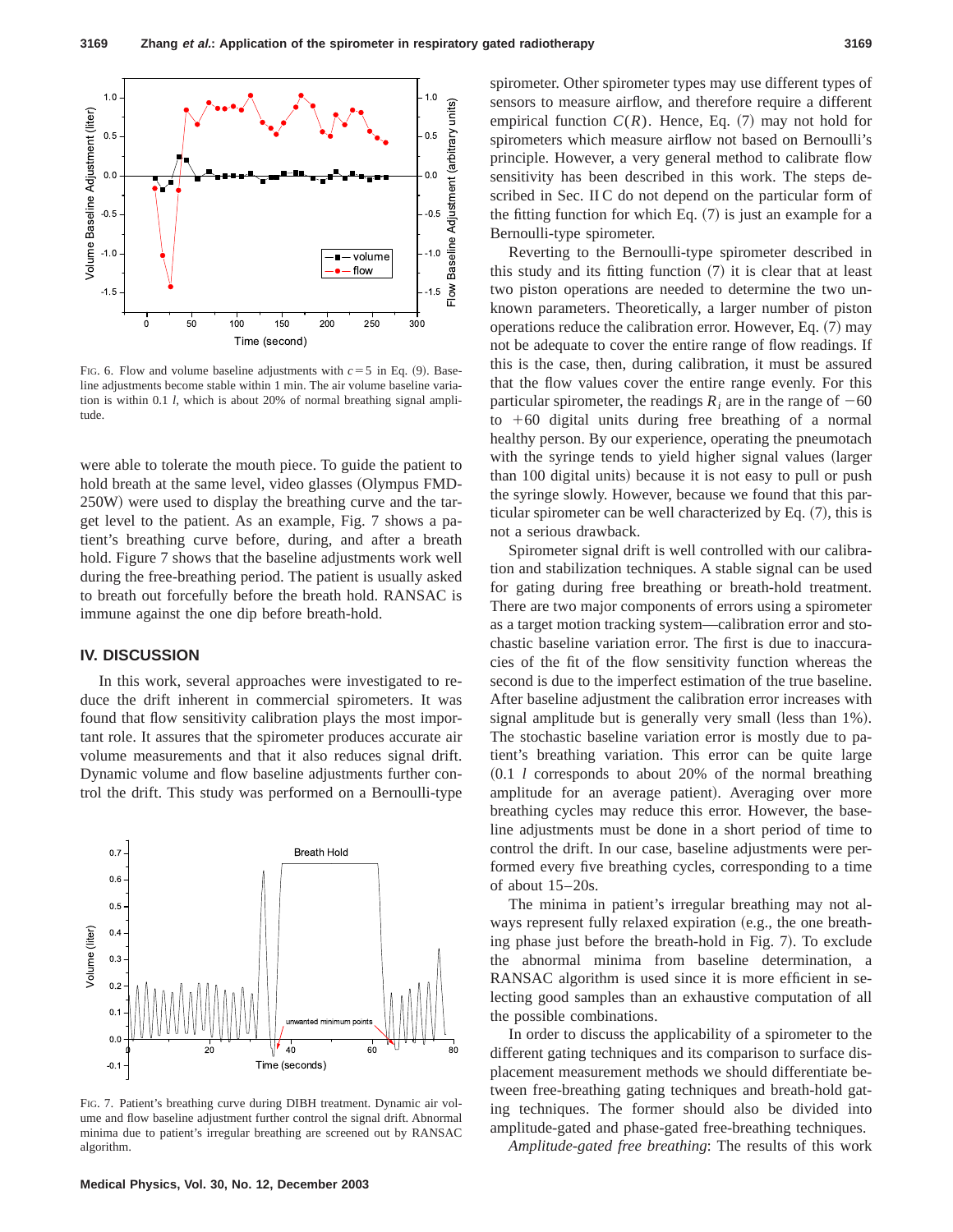show that the stochastic baseline variation can be significant compared to the amplitude of the free-breathing signal. This variation is essentially determined by the number *m* of sample points. This number can be made much larger for surface displacement measurements as they do not suffer from drift issues. Although setup variation causes scaling error in displacement measurement, this error is small if beam-on window is set on the exhale of normal breathing cycles. Therefore, it is expected that in this case a spirometer is disadvantageous.

*Phase-gated free breathing*: This kind of gating is essential for displacement measurement based system due to the phase shift between abdomen surface displacement and target position. Spirometer signal has better correlation with target position thereby phase gating is not necessary. However, a spirometer should exhibit an equally well performance as a displacement measurement system for phase gating. For example breathing phases can be determined from flow versus time breathing curve which is stable for spirometer.

*Gating during deep inspiration breath hold (DIBH)*: In gating during DIBH, the beam-on window is far from the baseline. For displacement measurements the scaling error is significant due to daily setup variation. We have shown that a spirometer can be calibrated to a high degree accuracy which enables accurate volume measurements and is not susceptible to the variation in patient setup. The stochastic baseline variation error is small compared to the signal amplitude during DIBH, therefore this error is not of importance for this application. Hence, the spirometer-based system is expected to be superior over displacement measurement-based systems for gating during DIBH.

However, the spirometer may not be suitable for some treatment techniques that require patients to breathe following a visually displayed breathing pattern.<sup>20,21</sup> The dynamic baseline adjustment algorithm is not applicable in this situation as the minimum points of the breathing curve may not be real relaxed expiration phases. Therefore the drift cannot be accounted for in a proper way. For such cases, we developed a special combined laser/spirometer respiratory motion tracking system $^{22}$  in which a spirometer is used to calibrate the displacement signal into the air volume signal, thereby eliminating the setup variations.

One fundamental problem still remains for the spirometer system as well as the displacement measurement based system. Setting the baseline to the fully relaxed exhale phase of normal breathing cycles does not guarantee stability of the target position. Lung residual volume is likely to change during the course of radiotherapy treatment. The long term correlation between anatomical structure position and external breathing signal (including spirometer and displacement measurement) is still needed to be studied in clinical trials.

## **ACKNOWLEDGMENT**

This work was supported by a grant from the National Institute of Health (P01 CA-88960).

a)Electronic mail: tiezhizhang@students.wisc.edu

- $^{1}$  T. Tada, K. Minakuchi, T. Fujioka, M. Sakurai, M. Koda, I. Kawase, T. Nakajima, M. Nishioka, T. Tonai, and T. Kozuka, ''Lung cancer: Intermittent irradiation synchronized with respiratory motion–results of a pilot study," Radiology 207, 779-783 (1998).
- 2H. D. Kubo, P. M. Len, S. Minohara, and H. Mostafavi, ''Breathing synchronized radiotherapy program at the University of California Davis Cancer Center," Med. Phys. 27, 346-353 (2000).
- <sup>3</sup>R. Wagman, E. Yorke, E. Ford, P. Giraud, G. Mageras, R. Minsky, and K. Rosenzweig, ''Respiratory gating for liver tumors: Use in dose escalation," Int. J. Radiat. Oncol., Biol., Phys. 55, 659-668 (2003).
- <sup>4</sup> J. Hanley, M. M. Debois, D. Mah, G. S. Mageras, A. Raben, K. Rosenzweig, B. Mychalczak, L. H. Schwartz, P. J. Gloeggler, M. T. (A.S.C.P.), W. Lutz, C. C. Ling, S. A. Leibel, Z. Fuks, and G. J. Kutcher, ''Deep inspiration breath-hold technique for lung tumors: The potential value of target immobilization and reduced lung density in dose escalation,'' Int. J. Radiat. Oncol., Biol., Phys. 45, 603-611 (1999).
- <sup>5</sup> J. W. Wong, M. B. Sharpe, D. A. Jaffray, V. R. Kini, J. M. Robertson, J. S. Stromberg, and A. A. Martinez, ''The use of active breathing control (ABC) to reduce margin for breathing motion," Int. J. Radiat. Oncol., Biol., Phys. 44, 911-919 (1999).
- 6L. A. Dawson, K. K. Brock, S. Kazanjian, D. Fitch, C. J. McGinn, T. S. Lawrence, R. K. Ten Haken, and J. Balter, ''The reproducibility of organ position using active breathing control (ABC) during liver radiotherapy," Int. J. Radiat. Oncol., Biol., Phys. 51, 1410-1421 (2001).
- <sup>7</sup>G. S. Mageras, E. Yorke, K. Rosenzweig, L. Braban, E. Keatley, E. Ford, S. A. Leibel, and C. C. Ling, ''Fluoroscopic evaluation of diaphragmatic motion reduction with a respiratory gated radiotherapy system,'' J. Appl. Clin. Med. Phys. 2, 191-200 (2001).
- 8R. Wagman, E. Yorke, E. Ford, P. Giraud, G. Mageras, B. Minsky, and K. Rosenzweig, ''Respiratory gating for liver tumors: Use in dose escalation," Int. J. Radiat. Oncol., Biol., Phys. 55, 659-668 (2003).
- <sup>9</sup>S. A. Nehmeh, Y. E. Eridi, C. C. Ling, K. E. Rosenzweig, O. D. Squire, L. E. Braban, E. Ford, K. Sidhu, G. S. Mageras, S. M. Larson, and J. L. Humm, ''Effect of respiratory gating on reducing lung motion artifacts in PET imaging of lung cancer," Med. Phys. **29**, 366-371 (2002).
- <sup>10</sup>G. D. Hugo, N. Agazaryan, and T. D. Solberg, "An evaluation of gating window size, delivery method and composite field dosimetry of respiratory-gated IMRT," Med. Phys. 29, 2517-2525 (2002).
- 11S. Shimizu, H. Shirato, S. Ogura, H. Akita-Dosaka, K. Kitamura, T. Nishioka, K. Kagei, M. Nishimura, and K. Miyasaka, ''Detecting of lung tumor movement in real-time tumor-tracking radiotherapy,'' Int. J. Radiat. Oncol., Biol., Phys. 51, 304-310 (2001).
- $^{12}$ H. Shirato, S. Shimizu, T. Kunieda, K. Kitamura, M. V. Herk, K. Kagei, T. Nishioka, S. Hashimoto, K. Fujita, H. Aoyama, K. Tsuchiya, K. Kudo, and K. Miyasaka, ''Physical aspects of a real-time tumor-treacking system for gated radiotherapy,'' Int. J. Radiat. Oncol., Biol., Phys. **48**, 1187– 1195 (2000).
- 13T. Harada, H. Shirato, S. Ogura, S. Oizumi, K. Yamazaki, S. Shimizu, R. Onimaru, K. Miyasaka, M. Nishimura, and H. Dosaka-Akita, ''Real-time tumor-tracking radiation therapy for lung carcinoma by the aid of insertion of a gold marker using bronchofiberscopy,'' Cancer **95**, 1720–1727  $(2002).$
- <sup>14</sup>Y. Seppenwoolde, H. Shirato, K. Kitamura, S. Shimizu, M. V. Herk, J. V. Lebesque, and K. Miyasaka, ''Precise and real-time measurement of 3D tumor motion in lung due to breathing and heatbeat, measured during radiotherapy," Int. J. Radiat. Oncol., Biol., Phys. 53, 822-833 (2002).
- <sup>15</sup>H. Shirato, S. Shimizu, K. Kitamura, T. Nishioka, K. Kagei, S. Hashimoto, H. Aoyama, T. Kunieda, N. Shinohara, H. Dosaka-Akita, and K. Miyasaka, ''Four-dimensional treatment planning and fluoroscopic realtime tumor tracking radiotherapy for moving tumor,'' Int. J. Radiat. Oncol., Biol., Phys. 48, 435-442 (2000).
- <sup>16</sup>P. G. Seiler, H. Blattmann, S. Kirsch, R. K. Muench, and C. Schilling, "A novel tracking technique for the continuous precise measurement of tumor position in conformal radiotherapy.'' Phys. Med. Biol. **45**, N103–110  $(2000).$
- $17$ Q. Chen, M. S. Weinhous, F. C. Deibel, J. P. Ciezki, and R. M. Macklis, ''Fluoroscopic study of tumor motion due to breathing: Facilitating precise radiation therapy for lung cancer patients,'' Med. Phys. **28**, 1850– 1856 (2001).
- <sup>18</sup> J. M. Balter, K. L. Lam, C. J. McGinn, T. S. Lawrence, and R. K. Ten Haken, ''Improvement of CT-based treatment planning models of ab-